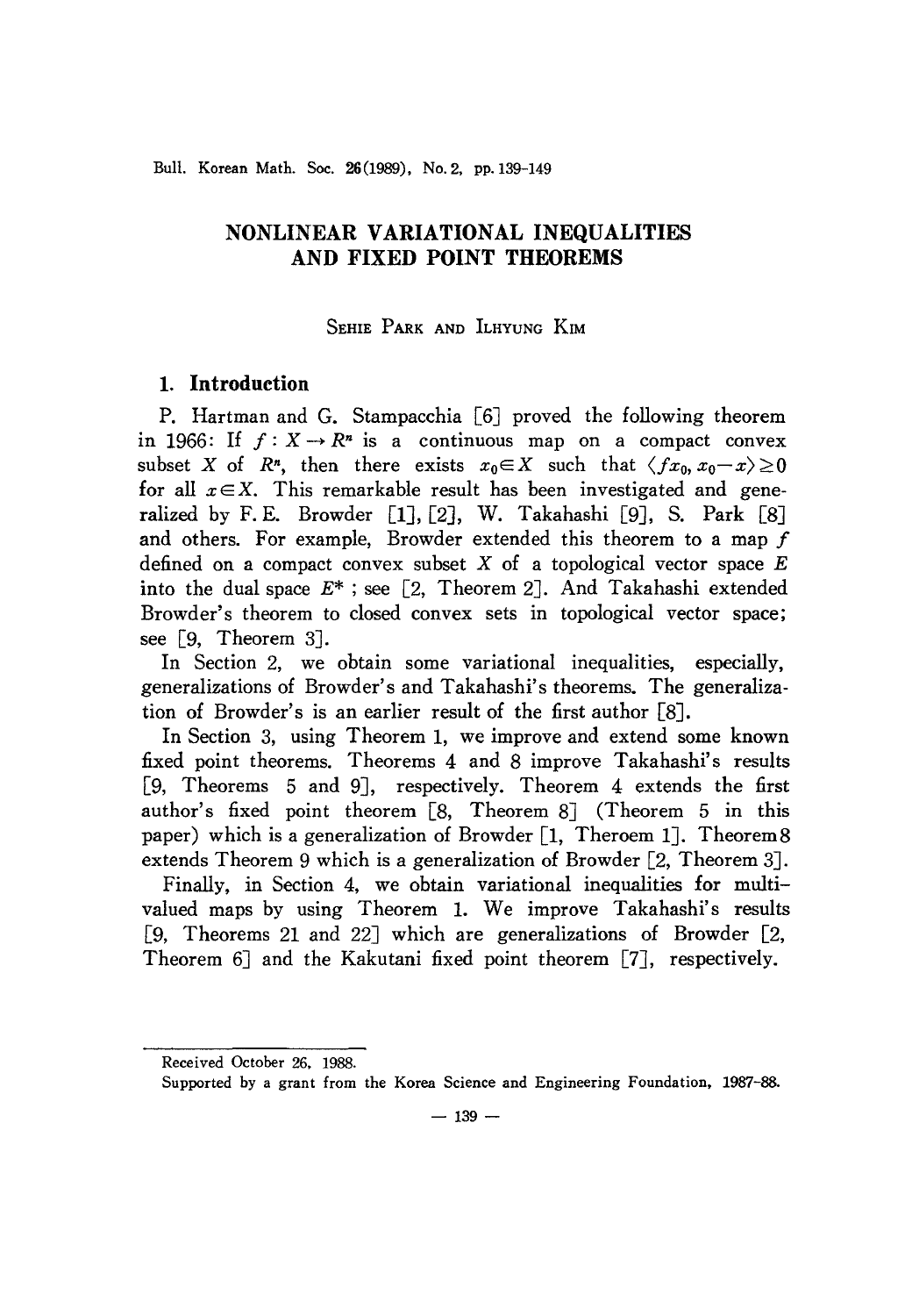140 Sehie Park and Ilhyung Kim

## **2. Variational inequalities**

Throughout this paper, we assume that a topological space is Hausdorff and a topological vector space is real. Let us start with the following useful theorem. We deduce this from the Brouwer fixed point theorem.

THEOREM 1. *Let* X *be a nonempty compact convex subset of a topological vector space*  $E$  *and*  $f$  *a real valued function on*  $X \times X$  *satisfying*:

(i) For each  $y \in X$ , the function  $f(x, y)$  of x is lower semicontinuous; (ii) *for each*  $x \in X$ , *the function*  $f(x, y)$  *of y is quasi-concave*; *and* (iii)  $f(x, x) \leq c$  *for all*  $x \in X$  *with some real number c*.

*Then there exists an*  $x_0 \in X$  *such that*  $f(x_0, y) \leq c$  *for all*  $y \in X$ .

*Proof.* Suppose that for each  $x \in X$ , there exists  $y \in X$  such that  $f(x, y) > c$ . Then for each  $y \in X$ , the set  $U_y = \{x \in X : f(x, y) > c\}$  is open by (i), and  $\{U_y\}_{y \in X}$  is a cover of X. Since X is compact, there exists a finite family  $\{y_1, y_2, ..., y_n\}$  such that  $\{U_{y_i}\}_{i=1}^n$  covers X. Let  ${\lbrace \beta_1, \beta_2, ..., \beta_n \rbrace}$  be a partition of unity subordinated to this subcover. Then each  $\beta_i$  is a continuous map of X into  $[0,1]$  which vanishes outside  $U_{\mathbf{y}_i}$ , while  $\sum_{i=1}^n \beta_i(x) = 1$  for all  $x \in X$ . For each *i* satisfying  $\beta_i(x)$  $\neq 0$ , *x* lies in  $U_{y_i}$ , so that  $f(x, y_i) > c$ . By (ii) we have  $f(x, \sum_{i=1}^n \beta_i(x)y_i) > c$ 

for all  $x \in X$ . Define a continuous map p of X into the convex hull of *{Yh Y2,* ..., *Yn}* by

$$
p(x) = \sum_{i=1}^n \beta_i(x) y_i.
$$

Since the convex hull of  $\{y_1, y_2, ..., y_n\}$  is a compact convex subset of  $X$  which lies in a finite dimensional subspace of  $E$ , by the Brouwer fixed point theorem, we have  $x_1 \in X$  such that  $x_1 = p(x_1) = \sum_{i=1}^{n} \beta_i(x_1)y_i$ . Hence we have

$$
c \geq f(x_1, x_1) = f(x_1, \sum_{i=1}^n \beta_i(x_1) y_i) > c,
$$

which is a contradiction.

Theorem 1 improves Takahashi [9, Lemma 1]. From Theorem 1, we obtain the following due to Fan [5] by setting  $g(x, y) = f(x, x)$  $-f(x, y)$  on  $X \times X$ .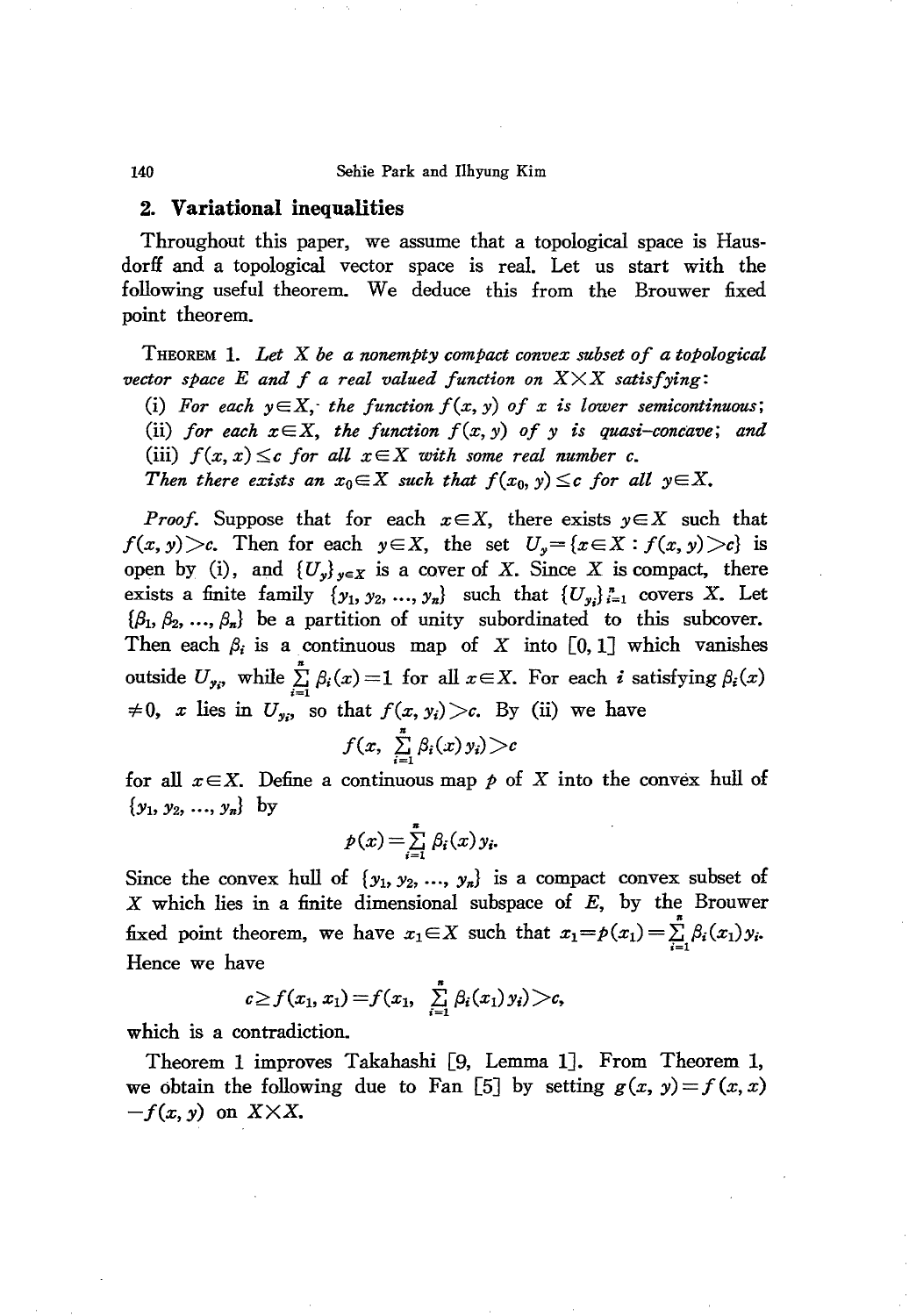COROLLARY 1. *Let* X *be a nonempty compact convex subset of a topolo* $gical vector space E and f a real valued continuous function on  $X \times X$$ such that for each  $x \in X$ , the function  $f(x, y)$  of y is quasi-convex. *Then there exists*  $x_0 \in X$  *such that*  $f(x_0, x_0) \le f(x_0, y)$  *for all*  $y \in X$ .

Let X be a convex subset of a vector space *E* over *R*. For each  $x \in X$ , the inward and outward sets of X at *x*,  $I_X(x)$  and  $O_X(x)$ , are defined as follows:

$$
I_X(x) := \{x + r(u-x) \in E : u \in X, r > 0\},\,
$$
  
\n
$$
O_X(x) := \{x - r(u-x) \in E : u \in X, r > 0\}.
$$

If *E* is a topological vector space, the closures of  $I_X(x)$  and  $O_X(x)$ are denoted by  $\bar{I}_X(x)$  and  $\bar{O}_X(x)$ , respectively. In the sequel,  $W(x)$ denotes either  $\bar{I}_X(x)$  or  $\bar{O}_X(x)$ .

In  $[8]$ , the first author obtained the following result by using Corollary 1.

COROLLARY 2. [8J *Let* X *be a nonempty compact convex subset of a topological vector space E and f a real valued continuous function on XXE* such that for each  $x \in X$ , the function  $f(x, y)$  of y is convex. Then *there exists an*  $x_0 \in X$  *such that*  $f(x_0, x_0) \leq f(x_0, y)$  *for all*  $y \in \overline{I}_X(x_0)$ .

By using this, the first author proved the following:

THEOREM 2. [8J *Let* X *be a nonempty compact convex subset of a topological vector space <sup>E</sup> and f a continuous map of* <sup>X</sup> *into E\*. Then there exists an*  $x_0 \in X$  *such that*  $\langle fx_0, x_0 - y \rangle \ge 0$  *for all*  $y \in W(x_0)$ .

In particular, if *E* is locally convex and  $W(x_0)$  is replaced by X, then Theorem 2 reduces to Browder [2, Theorem 2J. In [9, Theorem 3J, Takahashi generalized Browder [2, Theorem 2J to closed convex sets in topological vector spaces. In the following theorem, we improve Takahashi's result. Let  $H$ ,  $X$  be nonempty subsets of a topological vector space *E*. We put  $B_H X = \overline{X} \cap \overline{H-X}$  and  $I_H X = X \cap (B_H X)^c$  where  $\overline{A}$  is the closure of  $A \subseteq E$  and  $A^c$  is the complement of A.

THEOREM 3. *Let H be a closed convex subset of a topological vector space <sup>E</sup> and f a continuous map of <sup>H</sup> into E\*. If there exists <sup>a</sup> compact convex subset X of H such that*  $I_H X \neq \phi$  *and for each*  $z \in B_H X$ , *there is*  $u_0 \in I_H X$  with  $\langle fx, x-u_0 \rangle \geq 0$ , then there exists  $x^* \in H$  such that  $\langle fx^*, y-x^* \rangle \ge 0$  *for all*  $y \in I_H(x^*).$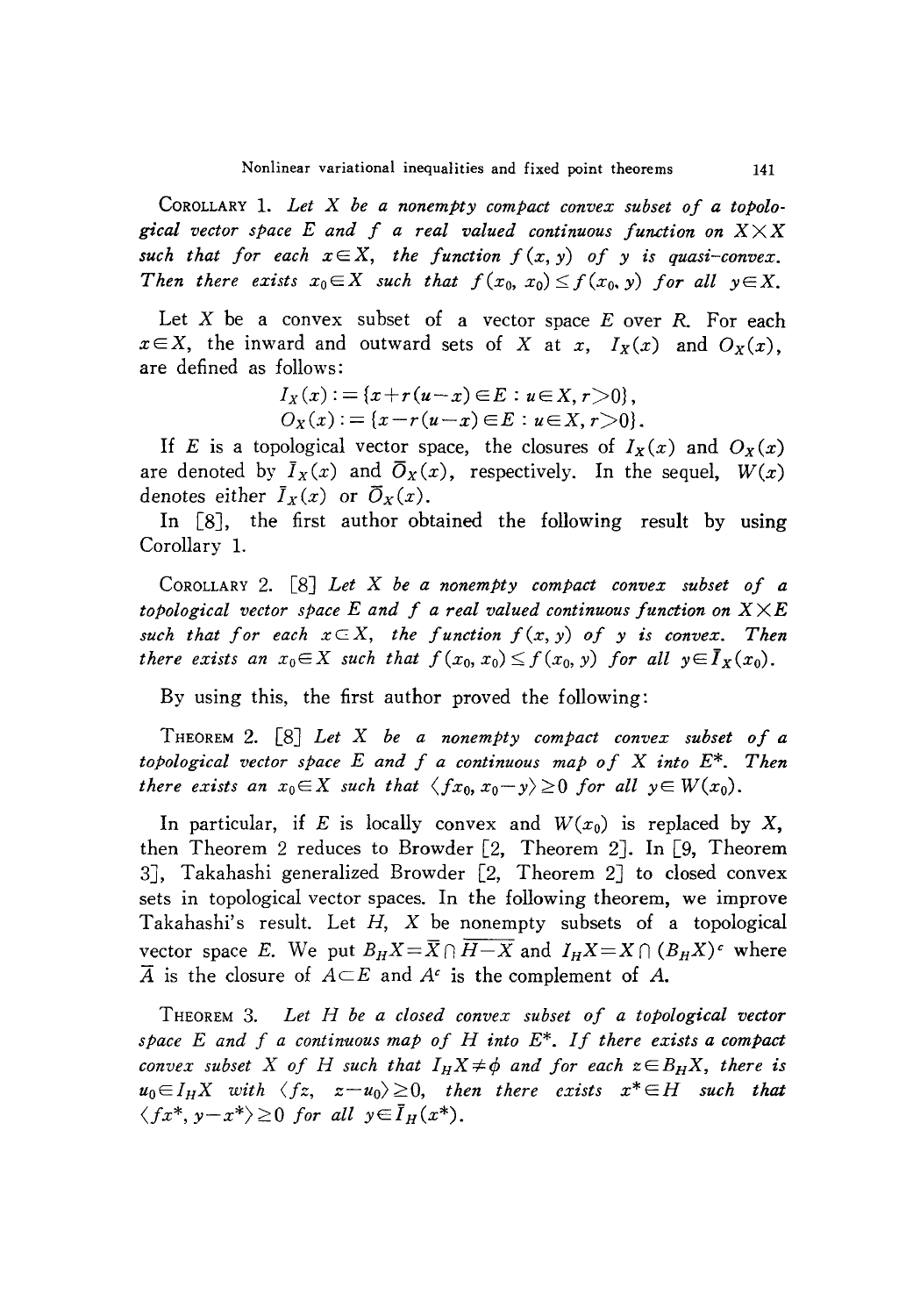142 Sehie Park and Ilhyung Kim

*Proof.* By Theorem 2, there exists  $x^* \in X$  such that  $\langle fx^*, y - x^* \rangle \ge 0$ for all  $y \in I_X(x^*)$ . If  $x^* \in I_H X$ , for each  $y \in H$ , we can choose  $\lambda$  (0 <  $\lambda$  <1) so that  $x=x^*+\lambda(y-x^*)$  lies in X since the map  $p(\lambda)$  =  $x^*+\lambda(y-x^*)$  is continuous. Then  $y=x^*+(x-x^*)/\lambda$  lies in  $I_x(x^*)$ . Hence we obtain  $\langle fx^*, y-x^* \rangle \ge 0$  for all  $y \in H$ . If  $x^* \in B_HX$ , by the hypothesis, there exists  $u_0 \in I_HX$  with  $\langle fx^*, x^* - u_0 \rangle > 0$ . Since hypothesis, there exists  $u_0 \in I_H X$  with  $\langle fx^*, x^* - u_0 \rangle \ge 0$ .  $\langle fx^*, x-x^* \rangle \ge 0$  for all  $x \in X$ , it follows that

$$
\langle fx^*, x - u_0 \rangle \ge 0
$$

for all  $x \in X$ . Since  $u_0 \in I_H X$ , for each  $y \in H$  there exists  $\lambda$  ( $0 \lt \lambda \lt 1$ ) such that  $x=u_0+\lambda(y-u_0)\in X$ . Hence

$$
0\leq\langle fx^*, x-u_0\rangle=\lambda\langle fx^*, y-u_0\rangle
$$

and consequently  $\langle fx^*, y-u_0 \rangle \ge 0$  for all  $y \in H$ . Since  $u_0 \in X$  implies  $\langle fx^*, u_0-x^* \rangle \geq 0$ , we obtain  $\langle fx^*, y-x^* \rangle \geq 0$  for all  $y \in H$ . For  $y \in$ *I<sub>H</sub>*(*x*<sup>\*</sup>) *\H, y*=*x*<sup>\*</sup>+*r*(*u-x*<sup>\*</sup>) for some *u*∈*H, r*>1. So  $\langle fx^*, y-x^* \rangle$  $=r\langle fx^*, u-x^*\rangle \geq 0$ . Hence  $\langle fx^*, y-x^*\rangle \geq 0$  for all  $y \in I_H(x^*)$ .

## 3. **Fixed point theorems**

In this section, using Theorem 1, we improve and extend some known fixed point theorems.

THEOREM 4. *Let* X *be a nonempty compact convex subset of a topological vector space E and f a continuous map of* X *into E. Then, either there exists*  $y_0 \in X$  *such that*  $y_0$  *and*  $fy_0$  *cannot be separated by a continuous linear functional, or there exist*  $x_0 \in X$  *and*  $g \in E^*$  *such that*  $g(x_0 - fx_0) < 0 \le \inf_{x \in X} g(x_0 - y)$ .

$$
f(x_0-fx_0)<0\leq \inf_{y\in W(x_0)}g(x_0-y).
$$

*Proof.* Suppose that for each  $x \in X$ , there exists  $h \in E^*$  such that  $h(x-fx) \leq 0$ . Setting  $U_h = \{x \in X : h(x-fx) \leq 0\}$  for each  $h \in E^*$ , we have a cover  ${U_k}_{k \in E^*}$  of X. Since X is compact, there exists a finite family  $\{h_1, h_2, ..., h_n\}$  such that  $\{U_{h_i}\}_{i=1}^n$  covers X. Let  $\{\beta_1, \beta_2, ..., \beta_n\}$ be a partition of unity subordinated to this subcover. Define a real valued function  $p$  on  $X \times E$  by

$$
p(x, y) = \sum_{i=1}^{n} \beta_i(x) h_i(x-y).
$$

Then, by Corollary 2, there exists  $x_0 \in X$  such that

$$
p(x_0, y) = \sum_{i=1}^n \beta_i(x_0) h_i(x_0 - y) \geq p(x_0, x_0) = 0
$$

for all  $y \in I_X(x_0)$ . On the other hand, we have

$$
p(x_0, fx_0) = \sum_{i=1}^n \beta_i(x_0) h_i(x_0 - fx_0) \leq 0.
$$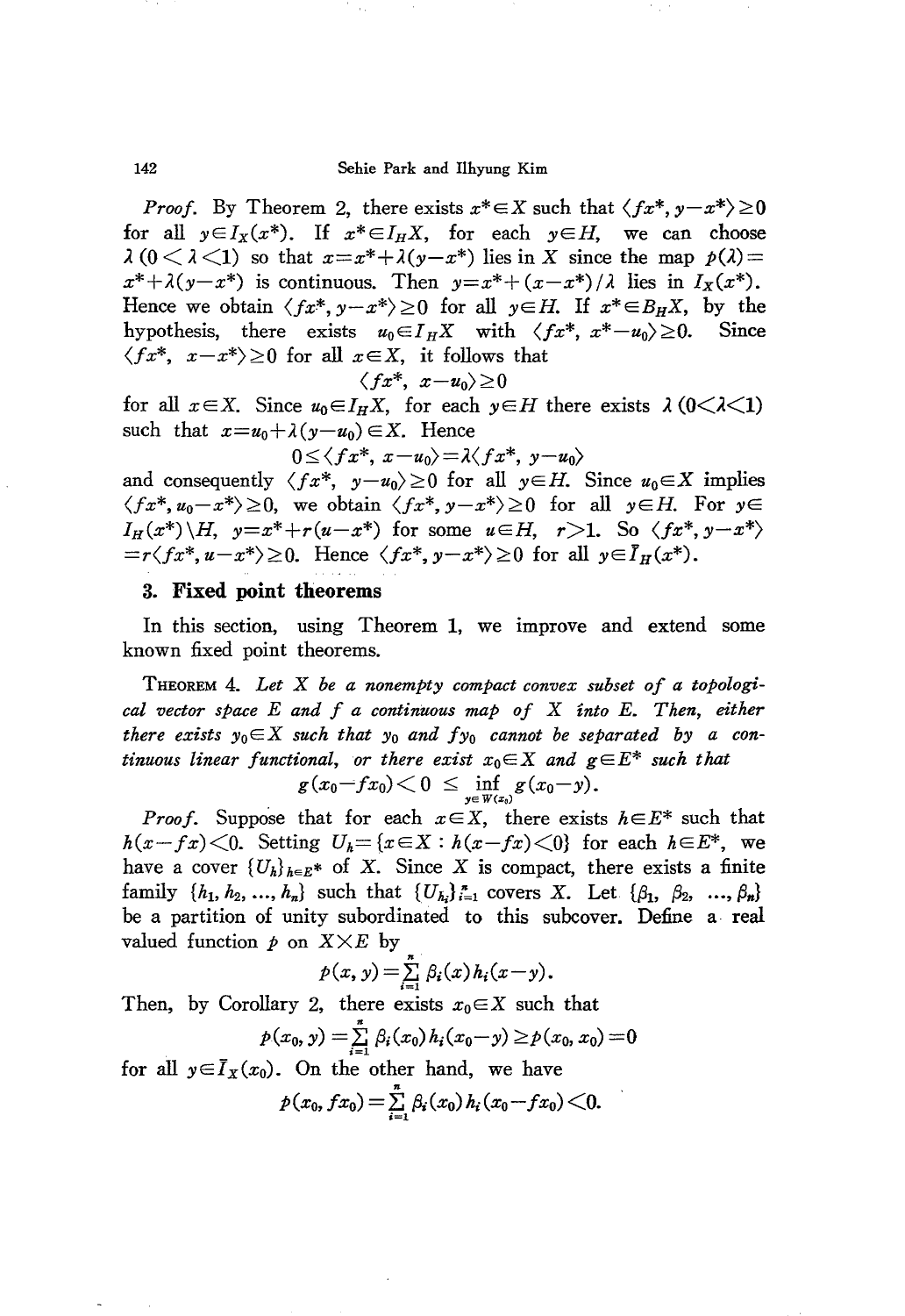By putting  $g = \sum_{i=1}^{n} \beta_i(x_0) h_i$ , we obtain the desired result for inward case.

For outward case, define a continuous map  $f': X \rightarrow E$  by  $f'x = 2x - fx$ . Then, by the preceding inward case, either there exists  $y_0 \in X$  such that  $y_0$  and  $f'y_0$  cannot be separated by a continuous linear functional, or there exist  $x_0 \in X$  and  $g' \in E^*$  such that  $g'(x_0 - f'x_0) < 0 \le$ inf  $g'(x_0-z)$ . The first alternative implies that  $y_0$  and  $fy_0$  cannot be separated by a continuous linear functional. Suppose that the second one holds. For any  $y \in O_X(x_0)$ ,  $z=2x_0-y$  lies in  $I_X(x_0)$ . Then we have

$$
(-g') (x_0-fx_0) = (-g') (f'x_0-x_0) = g'(x_0-f'x_0) < 0
$$
  
  $\leq g'(x_0-x) = g'(y-x_0) = (-g') (x_0-y)$ 

for any  $y \in O_X(x_0)$ , and hence for any  $y \in \overline{O}_X(x_0)$ . By putting  $g = -g'$ , we obtain the desired result for outward case.

Theorem 4 improves Takahashi [9, Theorem 5]. As a consequence of Theorem 4, we have the following:

THEOREM 5. [8J *Let* X *be a nonempty compact convex subset of a topological vector space E having sufficiently many linear functionals and f* a continuous map of X into E. If for each  $x \in X$ , there exists  $\lambda \leq 1$ *with*  $\lambda x + (1 - \lambda) f x \in W(x)$ , then *f* has a fixed point.

*Proof.* Suppose *f* has no fixed point. By Theorem 4 there exist  $x_0 \in X$  and  $g \in E^*$  such that

$$
g(x_0-fx_0)<0\leq \inf_{y\in W(x_0)}g(x_0-y).
$$

For this  $x_0$ , we can choose  $\lambda < 1$  with  $y_0 := \lambda x_0 + (1 - \lambda) f x_0 \in W(x_0)$ . Hence we have

$$
g(x_0-fx_0) \leq g(x_0-y_0) = (1-\lambda)g(x_0-fx_0).
$$
 This is a contradiction. Therefore f has a fixed point.

In particular, if *E* is locally convex and  $W(x)$  is replaced by *X*, then Theorem 5 reduces to Browder [1, Theorem 1J. On the other hand, if  $f$  maps  $X$  into itself, we obtain the following:

COROLLARY 3. [3J *Let X be a nonempty compact convex subset of a topological vector space E having sufficiently many linear functionals and f a continuous map of* X *into itself. Then f has a fixed Point.*

As another consequence of Theorem 4, we have the following: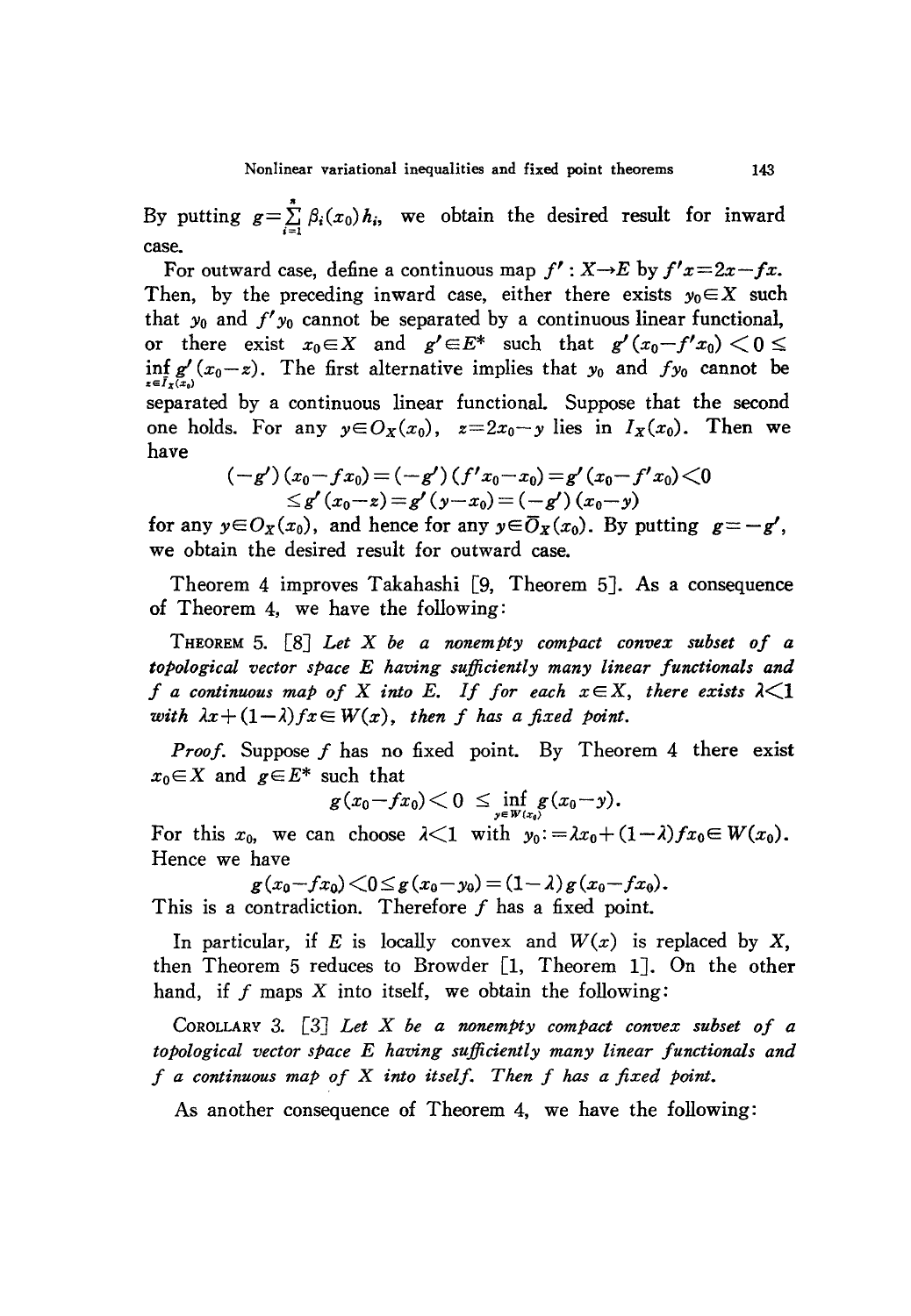THEOREM 6. *Let <sup>H</sup> be <sup>a</sup> closed convex subset of <sup>a</sup> topological vector spau E having sufficiently many linear functionals and f a continuous map of <sup>H</sup> into H. If there exists <sup>a</sup> compact convex subset* <sup>X</sup> *of <sup>H</sup> such that* for each  $x \in B_HX$ , there is  $\lambda \leq 1$  with  $\lambda x + (1 - \lambda)fx \in I_X(x)$ , then *f has a fixed point in H.*

*Proof.* Consider the restriction of  $f$  to  $X$ . If  $f$  has no fixed point in X, by Theorem 4 there exist  $x_0 \in X$  and  $g \in E^*$  such that

$$
g(x_0-fx_0)<0\ \leq \inf_{y\in W(x_0)}\!\!g(x_0\!-\!y).
$$

If  $x_0 \in I_H X$ , since  $fx_0 \in H$ , we can choose  $\lambda$  ( $0 \leq \lambda \leq 1$ ) so that  $y_0 = \lambda x_0$  $+(1-\lambda)fx_0$  lies in X. Hence we have

$$
g(x_0-fx_0)<0\leq g(x_0-y_0)=(1-\lambda)g(x_0-fx_0).
$$

This is a contradiction. If  $x_0 \in B_H X$ , by the hypothesis, there exists  $\lambda$   $\leq$ 1 with  $y_0 = \lambda x_0 + (1 - \lambda) f x_0 \in I_X(x_0)$ . Also we have

$$
g(x_0-fx_0)\!<\!0\!\leq\! g(x_0\!-\!y_0)\!=\!(1\!-\!\lambda)g(x_0\!-\!fx_0),
$$

which is a contradiction. Therefore  $f$  has a fixed point.

In particular, if *E* is locally convex and  $W(x) = I_x(x)$  is replaced by X, then Theorem 6 reduces to Takahashi [9, Theorem 7J.

We now generalize Theorem 4 to multi-valued maps. The following definition is due to Fan  $[4]$ . Let X be a subset of a topological vector space E. A map  $T$  of  $X$  into  $2^E$  is said to be upper demicontinuous if for each open half-space *H* in *E*, the set  $\{x \in X : Tx \subset H\}$  is open in *X*. An open half-space *H* in *E* is a set of the form  $\{x \in E : hx > r\}$ where *h* is a continuous linear functional, not identically zero, and *r* is a real number. It is obvious that if a map  $T$  of  $X$  into  $2^E$  is upper semicontinuous, then  $T$  is upper demicontinuous. We say that two sets  $A, B$  in  $E$  can be strictly separated by a closed hyperplane, if there exist  $h \in E^*$  and  $r \in R$  such that  $hx \leq r$  for all  $x \in A$  and  $hy > r$ for all  $y \in B$ . For two sets C, D in R,  $C \le D$  means that  $x \le y$  for any  $x \in C$  and  $y \in D$ .

THEOREM 7. *Let* X *be a nonempty compact convex subset of a topological vector space E. Let* S, *T be two upper demicontinuous maps of* X *into*  $2^E$  *such that for each*  $x \in X$ , *Sx and*  $Tx$  *are nonempty.* Then, *either there exists*  $y_0 \in X$  *for which*  $Sy_0$  *and*  $Ty_0$  *cannot be strictly separated by a closed hyperplane*, *or there exist*  $x_0 \in X$  *and*  $g \in E^*$  *such that*  $g(x_0-Tx_0) < g(x_0-Sx_0)$  *and*  $0 \le \inf_{y \in W(x_0)} g(x_0-y)$ .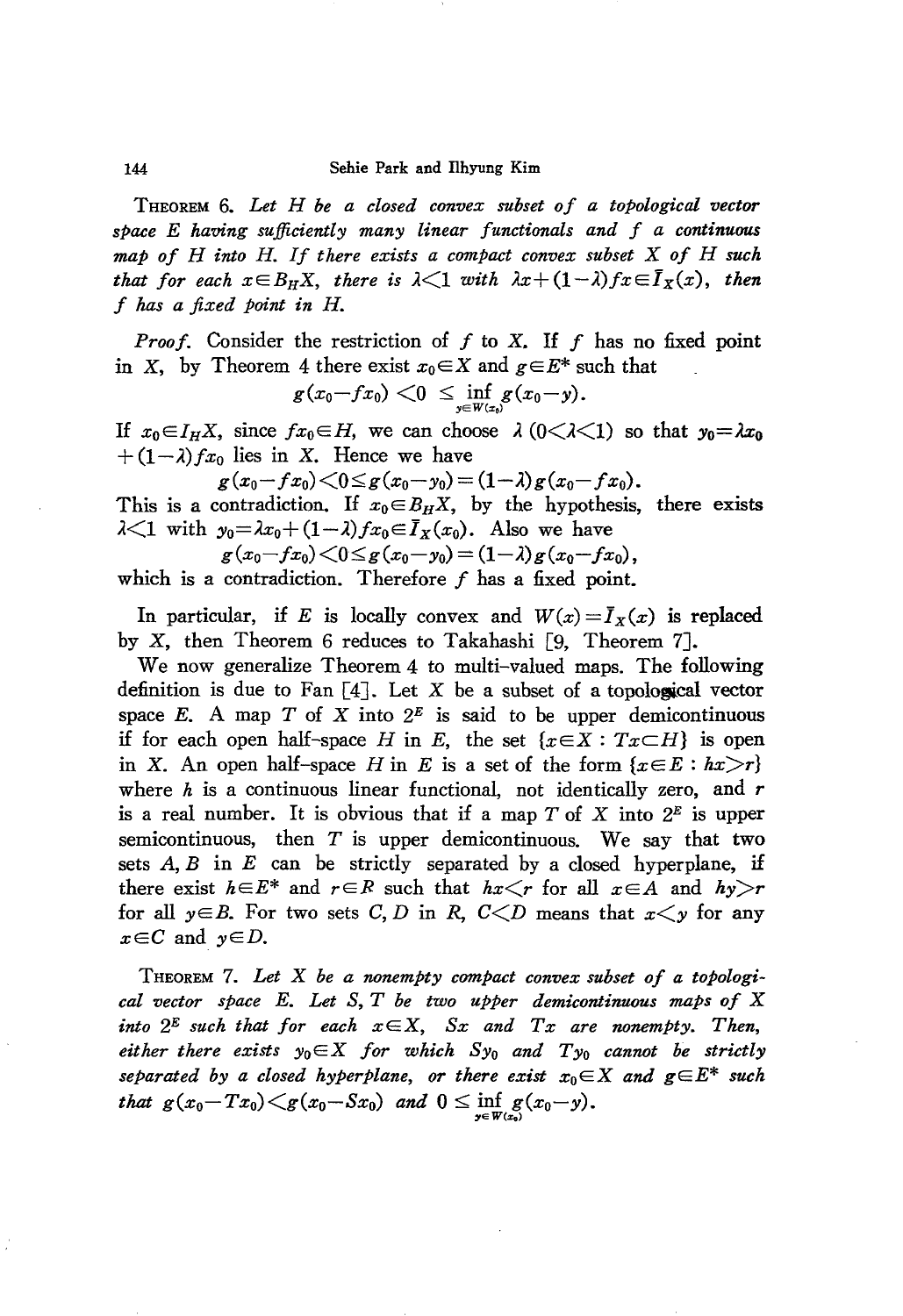*Proof.* Suppose that for each *xEX, Sx* and *Tx* can be strictly separated by a closed hyperplane. Then for each  $x \in X$ , we can find  $g_x \in E^*$  and  $r_x \in R$  such that  $g_x(Sx) \le r_x \le g_x(Tx)$ . Since *S*, *T* are upper demicontinuous on X, there exists a neighborhood  $U_x$  of  $x$  in X such that  $g_x(Sy) \le r_x \le g_x(Ty)$  for all  $y \in U_x$ . Hence x is in the interior  $N(g_x)$  of  $\{z \in X : g_x(Sz) \leq g_x(Tz)\}\)$ . Thus  $X = \bigcup_{x \in X} N(g_x)$ . By compactness of X, there exists a finite set  $\{x_1, x_2, ..., x_n\} \subset X$  such that  $X = \bigcup_{i=1}^{n} N(g_{x_i})$ . Let  $\{\beta_i\}_{i=1}^n$  be a partition of unity subordinated to the cover  $\{N(g_{x_i})\}$ . Define a real valued function  $p$  on  $X \in E$  by

$$
p(x, y) = \sum_{i=1}^{n} \beta_i(x) g_{x_i}(x - y).
$$

By Corollary 2, there exists  $x_0 \in X$  such that

$$
p(x_0, y) = \sum_{i=1}^{n} \beta_i(x_0) g_{x_i}(x_0 - y) \geq p(x_0, x_0) = 0
$$

for all  $y \in I_X(x_0)$ . We also know that

$$
\sum_{i=1}^n \beta_i(x_0) g_{x_i}(Sx_0) < \sum_{i=1}^n \beta_i(x_0) g_{x_i}(Tx_0).
$$

By putting  $g = \sum \beta_i(x_0)g_{x_i}$ , we obtain the desired result for inward case.

For outward case, define upper demicontinuous maps  $S', T' : X \rightarrow$  $2^E$  by  $S'x=2x-Sx$ ,  $T'x=2x-Tx$ , respectively. By the preceding inward case, either there exists  $y_0 \in X$  for which  $S' y_0$  and  $T' y_0$  cannot be strictly separated by a closed hyperplane, or there exist  $x_0 \in X$  and  $g' \in E^*$  such that  $g'(x_0-T'x_0) < g'(x_0-S'x_0)$  and  $0 \le \inf_{x \in W(x_0)} g'(x_0-z)$ . The first alternative implies that  $S_{y_0}$  and  $Ty_0$  cannot be strictly separated by a closed hyperplane. Suppose that the second one holds. For any  $y \in O_X(x_0)$ ,  $z=2x_0-y$  lies in  $I_X(x_0)$ . Then we have

$$
\begin{aligned} &(-g')\,(x_0\!-\!Tx_0) = (-g')\,(T'x_0\!-\!x_0) = g'\,(x_0\!-\!T'x_0) \\ &\leq g'\,(x_0\!-\!S'x_0) = (-g')\,(S'x_0\!-\!x_0) = (-g')\,(x_0\!-\!Sx_0), \end{aligned}
$$

and

 $0 \leq g'(x_0-z) = g'(y-x_0) = (-g')(x_0-y)$ 

for any  $y \in O_X(x_0)$ , and hence for any  $y \in \overline{O}_X(x_0)$ . By putting  $g = -g'$ , we obtain the desired result for outward case.

Theorem 7 improves Takahashi [9, Theorem 8]. If *S* is the identity map of X, then Theorem 7 reduces to the following generalization of Theorem 4.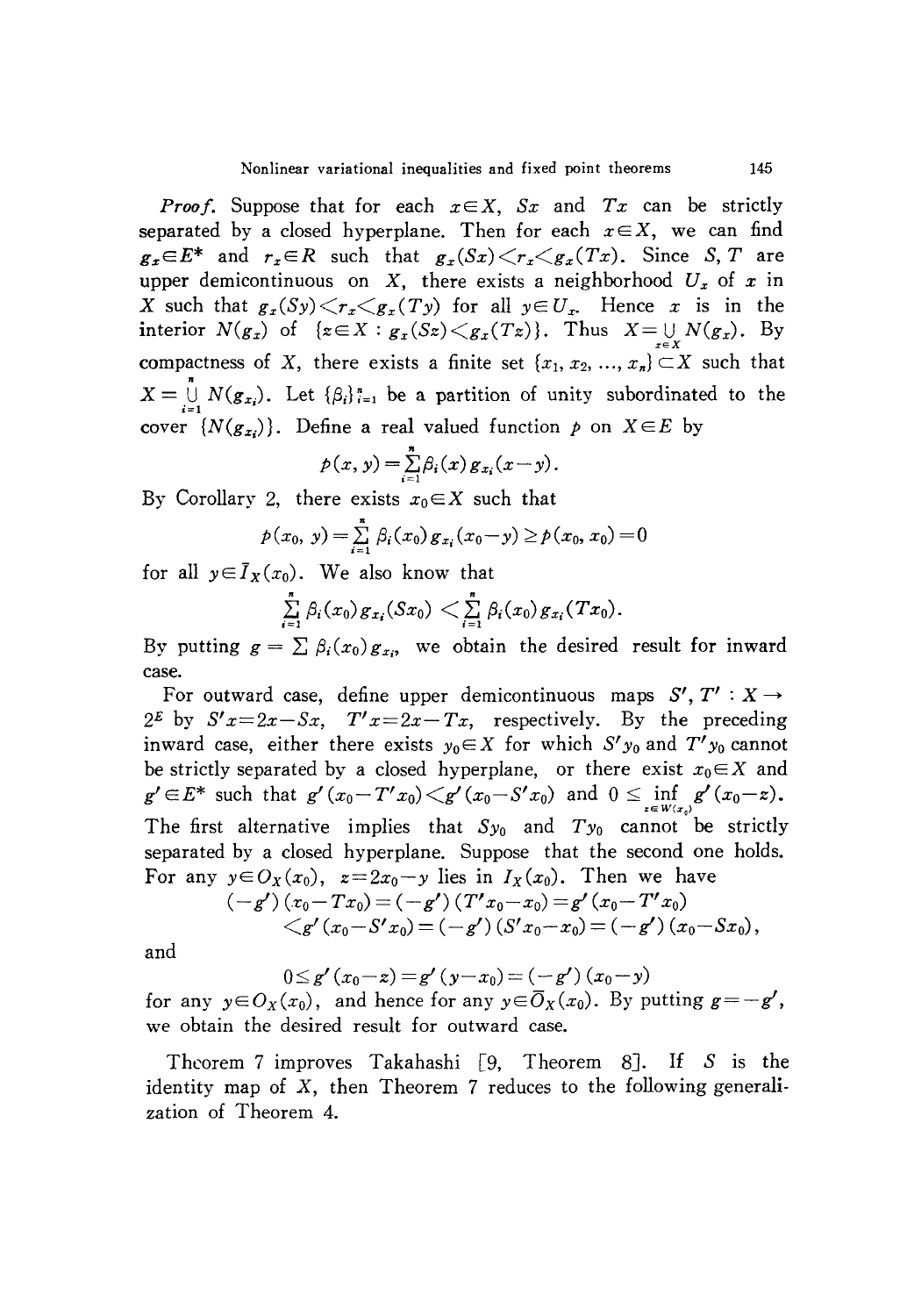THEOREM 8. *Let* X *be a nonempty compact convex subset of a topological vector space E and T an upper demicontinuous map of* X *into 2*<sup>E</sup> *such that* for each  $x \in X$ ,  $Tx$  is nonempty. Then, either there exists  $y_0 \in X$ *such that Yo and Tyo cannot be strictly separated by a closed hyperplane, or* there exist  $x_0 \in X$  and  $g \in E^*$  such that

$$
g(x_0\!-\!Tx_0)\!<0\!<\!\inf_{y\in W(x_0)}\!g(x_0\!-\!y).
$$

Theorem 8 improves Takahashi [9, Theorem 9J. As a consequence of Theorem 8, we have the following theorem.

THEOREM 9. *Let* X *be a nonempty compact convex subset of a locally convex topological vector space E and T an upper demicontinuous map* X *into*  $2^E$  *such that for each*  $x \in X$ ,  $Tx$  *is nonempty, closed and convex. If* for each  $x \in X$ , there exists  $\lambda \leq 1$  such that  $(\lambda x + (1 - \lambda) T x) \cap$  $W(x) \neq \phi$ , *then T has a fixed point.* 

*Proof.* Suppose *T* has no fixed point. By Theorem 8 there exist  $x_0 \in X$  and  $g \in E^*$  such that

$$
g(x_0\!-\!Tx_0)\!{\begin{array}{c}<\\[-10pt]\scriptstyle{\frown}\end{array}}\! 0\leq\!\inf_{y\in W(x_q)}\!\!g(x_0\!-\!y).
$$

For this  $x_0$ , we can choose  $\lambda \leq 1$  and  $z_0 \in Tx_0$  such that  $y_0 := \lambda x_0 +$  $(1-\lambda)z_0 \in W(x_0)$ . Hence we have

$$
g(x_0-x_0)<0\leq g(x_0-y_0)=(1-\lambda)g(x_0-z_0).
$$

This is a contradiction. Therefore *T* has a fixed point.

In particular, if  $T$  is upper semicontinuous and  $W(x)$  is replaced by X, then Theorem 9 reduces to Browder [2, Theorem 3].

From Corollary 2 for a normed vector space, we obtain the following generalization of Ky Fan [4, Theorem 2].

THEOREM 10. *Let* X *be a nonempty compact convex subset of a normed vector space*  $E$  *and*  $f$  *a continuous map*  $of$   $X$  *into*  $E$ *. Then there exists*  $x_0 \in X$  *such that* 

$$
||fx_0-x_0||=\min_{y\in W(x_0)}||fx_0-y||.
$$

*Proof.* Define a real valued function *g* on  $X \times E$  by  $g(x, y) = ||fx - y||$ . Then *g* is continuous and for each  $x \in X$ , the function  $g(x, y)$  of *y* is convex. Thus the desired result is obvious by Corollary 2.

#### **4:. Variational inequalities for multi-valued maps**

By using Theorem 1, we generalize Theorem 2 to multi-valued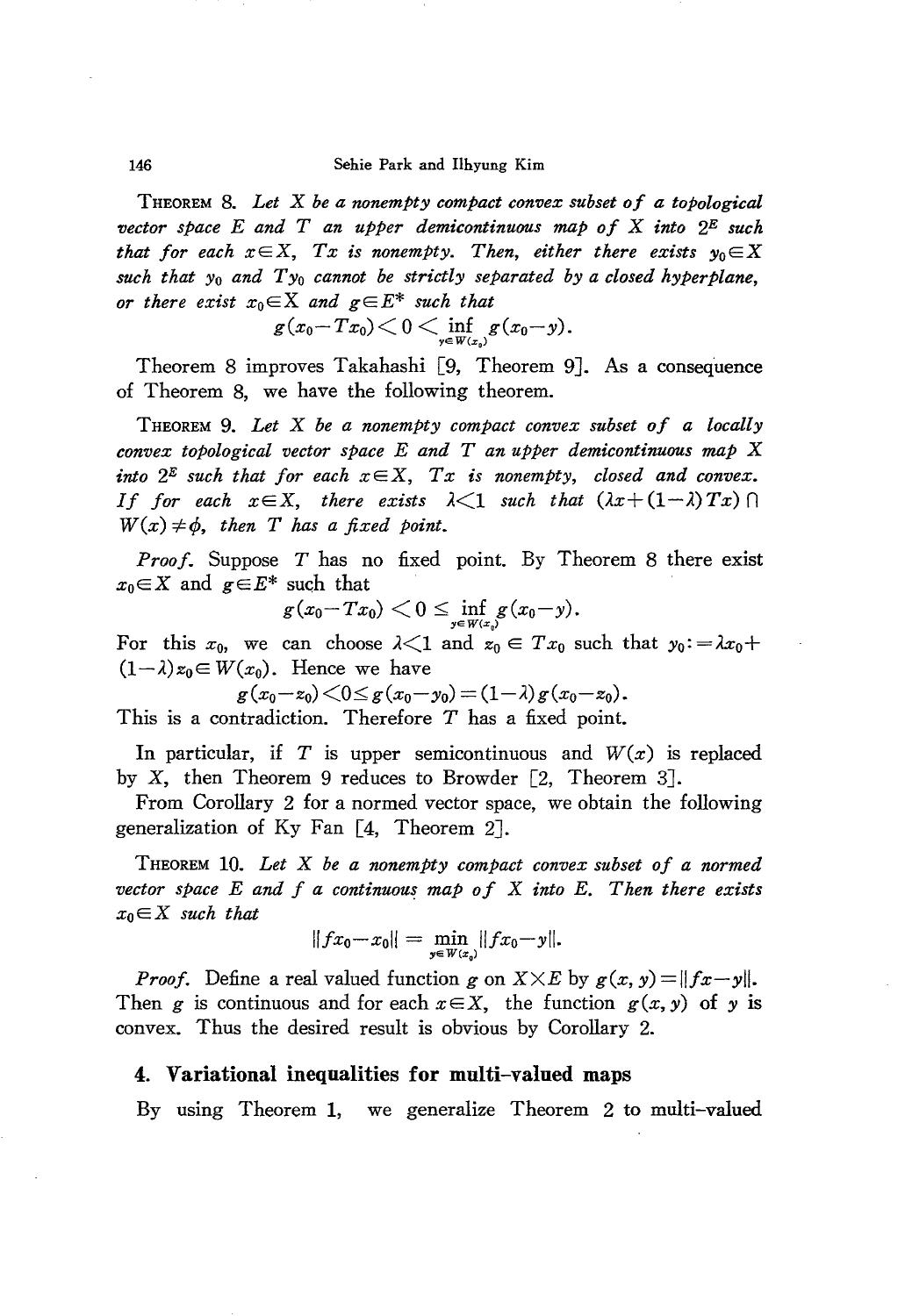maps for inward case.

THEOREM 11. *Let* X *be <sup>a</sup> nonempty compact convex subset of <sup>a</sup> topological* vector space E and T an upper semicontinuous map of X into  $2^{E^*}$ *such that for each xEX, Tx is nonempty and compact. If for each xEX,*

$$
\min_{x \in \mathcal{X}} \max_{x} \langle g, x - y \rangle = \max_{x \in \mathcal{X}} \min_{x} \langle g, x - y \rangle,
$$

 $\min_{y \in X} \max_{g \in Tx} \langle g, x-y \rangle = \max_{g \in Tx} \min_{y \in X} \langle g, x-y \rangle,$ <br>then there exist  $x_0 \in X$  and  $g_0 \in Tx_0$  such that  $\langle g_0, x_0-y \rangle \ge 0$  for all  $y \in \overline{I}_X(x_0)$ .

*Proof.* Define a real valued function f on 
$$
X \times X
$$
 by  $f(x, y) = \max_{g \in Tx} \langle g, x - y \rangle$ .

For any  $y \in X$  and  $c \in R$ , put  $A = \{x \in X : f(x, y) \ge c\}$ . We show that if  $\{x_a : \alpha \in I\}$  is a net in *A* converging to  $x_0$ , then  $x_0 \in A$ . For each *x<sub>a</sub>* there exists  $g_a \in Tx_a$  such that  $\langle g_a, x_a - y \rangle \geq c$ . Since  $\bigcup \{Tx : x \in X\}$ is compact,  ${g_a}$  has a subnet  ${g_a}$  converging to  $g_0$ . Since *T* is upper semicontinuous,  $g_0 \in Tx_0$ . Also we have  $c \leq \lim_{\alpha \to \infty} \langle g_{\alpha}, x_{\alpha'}-y \rangle = \langle g_0,$  $x_0-y$ . Hence  $x_0 \in A$ . That is, the function  $f(x, y)$  of *x* is upper semicontinuous. It is obvious that the function  $f(x, y)$  of y is convex and  $f(x, x) = 0$  for all  $x \in X$ . By Theorem 1 for  $-f$ , there exists  $x_0 \in X$ such that  $\max_{g \in Tx_s} \langle g, x_0 - y \rangle \ge 0$  for all  $y \in X$ . Since

$$
\min_{y\in X}\max_{g\in Tx_s}\langle g,x_0-y\rangle=\max_{g\in Tx_s}\min_{y\in X}\langle g,x_0-y\rangle,
$$

we have  $g_0 \in Tx_0$  such that  $\langle g_0, x_0-y \rangle \ge 0$  for all  $y \in X$ . For  $y \in$  $I_X(x_0)\ X, y=x_0+r(u-x_0)$  for some  $u\in X$  and  $r>1$ . So  $\langle g_0, x_0-y\rangle=$  $r\langle g_0, x_0-u\rangle \geq 0$ . Hence  $\langle g_0, x_0-y\rangle \geq 0$  for all  $y \in \overline{I}_X(x_0)$ .

Theorem 11 improves Takahashi [9, Theorem 21J. In particular, if *Tx* is convex, the minimax equality in Theorem 11 holds. So we have the following corollary which is an extension of Browder [2, Theorem 6J.

COROLLARY 4. *Let* X *be a nonempty compact convex subset of a topological vector space Eand T an upper semicontinuous map of* X *into* 2£'\* *such that* for each  $x \in X$ ,  $Tx$  *is nonempty, compact and convex. Then there exist*  $x_0 \in X$  *and*  $g_0 \in Tx_0$  *such that*  $\langle g_0, x_0-y \rangle \ge 0$  *for all*  $y \in \overline{I}_X(x_0)$ .

*Proof.* We need only show that for each 
$$
x \in X
$$
,  
\n
$$
\min_{y \in X} \max_{g \in Tx} \langle g, x - y \rangle = \max_{g \in Tx} \min_{y \in X} \langle g, x - y \rangle.
$$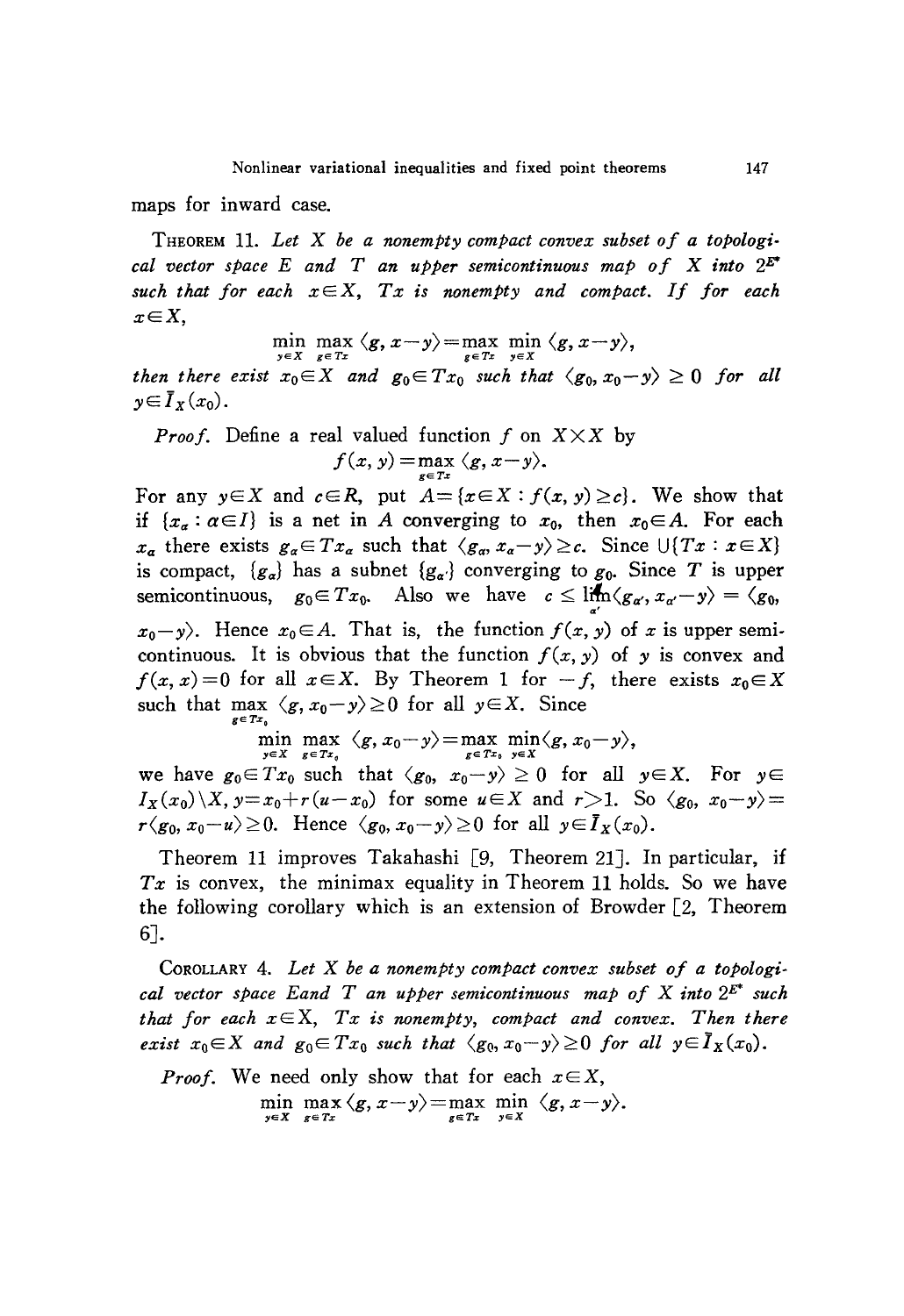148 Sehie Park and Ilhyung Kim

Let  $x \in X$  and  $c = \max_{g \in T_x} \min_{y \in X} \langle g, x - y \rangle$ . For each  $g \in Tx$ , put  $A(g) =$  $\{y \in X : \langle g, x-y \rangle \leq c\}$ . Let  $\{g_1, g_2, ..., g_n\}$  be a finite subset of *Tx* and  ${r_1, r_2, ..., r_n}$  be nonnegative numbers with  $\sum r_i=1$ . For  $\sum r_i g_i \in Tx$ , there is  $y_0 \in X$  such that  $\sum_{i=1}^n r_i \langle g_i, x-y_0 \rangle = \langle \sum_{i=1}^n r_i g_i, x-y_0 \rangle \leq c$ . Thus there exists  $z \in X$  such that  $\langle g_i, x - z \rangle \leq c$  for  $i = 1, 2, ..., n$ . Since the family  ${A(g) : g \in Tx}$  has the finite intersection property and X is compact, we have  $\bigcap$   $\{A(g) : g \in Tx\} \neq \emptyset$ . Let  $y_0 \in \bigcap$   $\{A(g) : g \in Tx\}$ . Then  $\max \langle g, x-y_0 \rangle \leq c$ . Hence we have

 $\min_{y} \max_{s} \langle g, x-y \rangle \leq \max_{s} \langle g, x-y_0 \rangle \leq \max_{s} \min_{s} \langle g, x-y \rangle.$ On the other hand it is obvious that

 $\max_{g} \min_{y} \langle g, x-y \rangle \leq \min_{g} \max_{g} \langle g, x-y \rangle.$ 

THEOREM 12. *Let* X *be a nonempty compact convex subset of Euclidean space*  $R^n$  *and*  $T$  *an u*<sub></sub> *u*<sub>*l*</sub> *emicontinuous map of*  $X$  *into*  $2^{R^n}$  *such that for each*  $x \in X$ ,  $Tx$  *is nonempty and compact.* If for *each*  $x \in X$ ,

$$
\min_{y\in X}\max_{x\in Tx}\langle x-x,x-y\rangle=\max_{x\in Tx}\min_{y\in X}\langle x-x,x-y\rangle,
$$

*then there exist*  $x_0 \in X$  *and*  $z_0 \in Tx_0$  *such that*  $\langle z_0 - x_0, x_0 - y \rangle \ge 0$  *for all*  $y \in \overline{I}_X(x_0)$ .

*Proof.* Setting  $f(x, y) = \max_{x \in Tx} \langle z-x, x-y \rangle$  for  $x, y \in X$  and applying the argument in Theorem 11, we obtain the desired result.

Theorem 12 improves Takahashi [9, Theorem 22J.

CoROLLARY 5. *Let* X *be a nonemPty compact convex subset of Euclidean space Rn and T an upper semicontinuous map of* X *into 2R" such that for each xEX, Tx is nonempty, compact and convex. Then there exist*  $x_0 \in X$  and  $x_0 \in Tx_0$  such that  $\langle x_0-x_0, x_0-y \rangle \ge 0$  for all  $y \in \overline{I}_X(x_0)$ .

*Proof.* We need only show that for each  $x \in X$ ,

$$
\min_{y\in X} \max_{z\in Tx} \langle z-x, x-y\rangle = \max_{z\in Tx} \min_{y\in X} \langle z-x, x-y\rangle.
$$

This follows from the argument in Corollary 4.

In Theorem 12, if *T* is a map of *X* into  $2^x$ , by putting  $y=x_0$ , we obtain  $z_0 = x_0$ , that is,  $x_0 \in Tx_0$ . In particular, the Kakutani fixed point theorem is obtained.